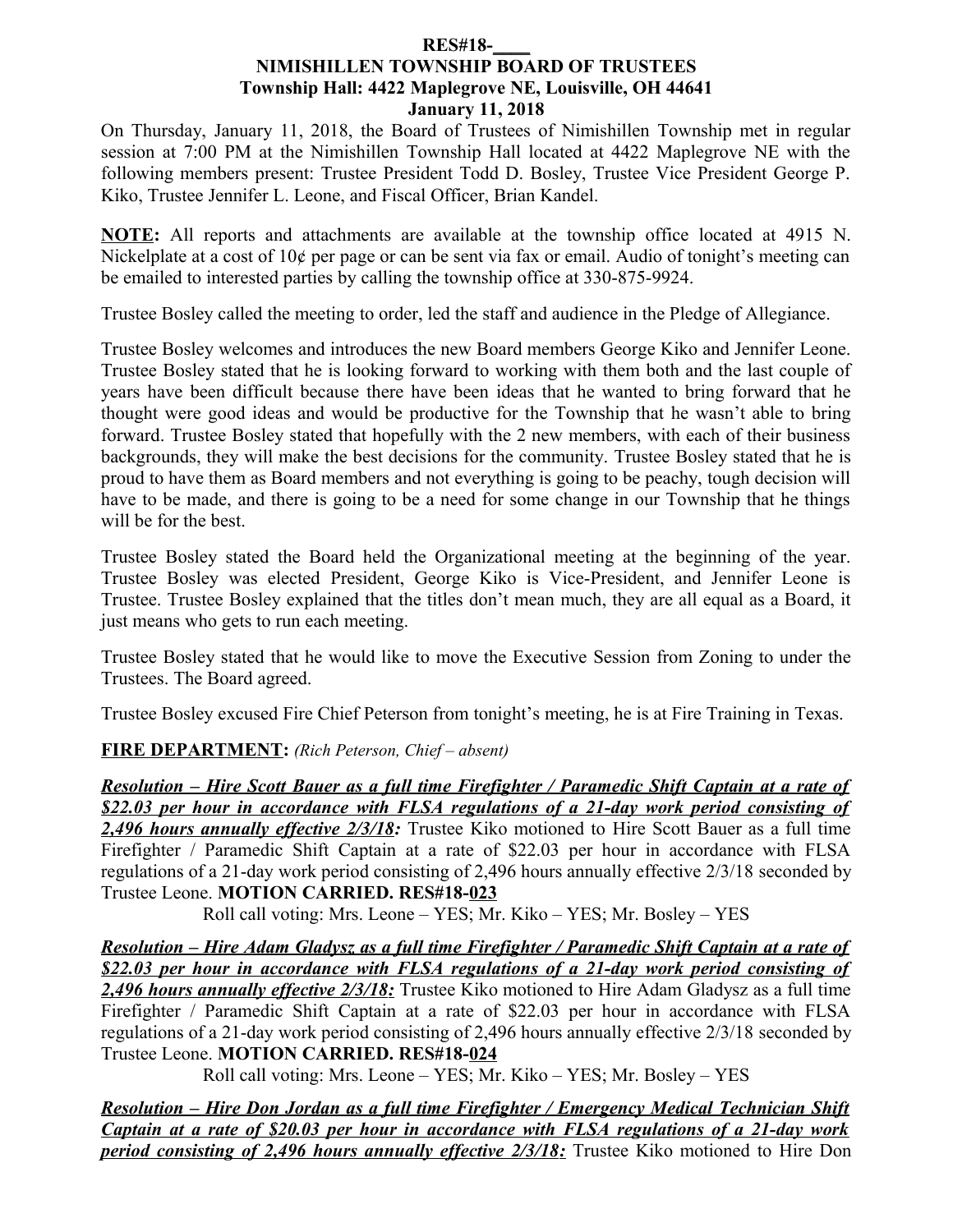Jordan as a full time Firefighter / Emergency Medical Technician Shift Captain at a rate of \$20.03 per hour in accordance with FLSA regulations of a 21-day work period consisting of 2,496 hours annually effective 2/3/18 seconded by Trustee Leone. **MOTION CARRIED. RES#18-025** Roll call voting: Mrs. Leone – YES; Mr. Kiko – YES; Mr. Bosley – YES

 *Resolution – Hire Don Barthel as a full time Firefighter / Paramedic at a rate of \$18.02 per hour in accordance with FLSA regulations of a 21-day work period consisting of 2,496 hours annually effective 2/3/18:* Trustee Kiko motioned to Hire Don Barthel as a full time Firefighter / Paramedic at a rate of \$18.02 per hour in accordance with FLSA regulations of a 21-day work period consisting of 2,496 hours annually effective 2/3/18 seconded by Trustee Leone. **MOTION CARRIED. RES#18-026**

Roll call voting: Mrs. Leone – YES; Mr. Kiko – YES; Mr. Bosley – YES

 *Resolution – Hire Dan Green as a full time Firefighter / Paramedic at a rate of \$18.02 per hour in accordance with FLSA regulations of a 21-day work period consisting of 2,496 hours annually effective 2/3/18:* Trustee Kiko motioned to Hire Dan Green as a full time Firefighter / Paramedic at a rate of \$18.02 per hour in accordance with FLSA regulations of a 21-day work period consisting of 2,496 hours annually effective 2/3/18 seconded by Trustee Leone. **MOTION CARRIED. RES#18-027**

Roll call voting: Mrs. Leone – YES; Mr. Kiko – YES; Mr. Bosley – YES

 *Resolution – Hire Adam Haas as a full time Firefighter / Paramedic at a rate of \$18.02 per hour in accordance with FLSA regulations of a 21-day work period consisting of 2,496 hours annually effective 2/3/18:* Trustee Kiko motioned to Hire Adam Haas as a full time Firefighter / Paramedic at a rate of \$18.02 per hour in accordance with FLSA regulations of a 21-day work period consisting of 2,496 hours annually effective 2/3/18 seconded by Trustee Leone. **MOTION CARRIED. RES#18-028**

Roll call voting: Mrs. Leone – YES; Mr. Kiko – YES; Mr. Bosley – YES

 *Resolution – Reclassify Firefighter Captain Eric Ohman as a part time Firefighter / Paramedic Shift Captain at a rate of \$22.03 per hour effective 2/3/18:* **Trustee Kiko motioned to Reclassify** Firefighter Captain Eric Ohman as a part time Firefighter / Paramedic Shift Captain at a rate of \$22.03 per hour effective 2/3/18 seconded by Trustee Leone. **MOTION CARRIED. RES#18-029** Roll call voting: Mrs. Leone – YES; Mr. Kiko – YES; Mr. Bosley – YES

Discussion – Trustee Bosley stated the swearing in ceremony for the Nimishillen Township's first full time Firefighters will take place at the next meeting on January 25.

**ROAD DEPARTMENT:** *(Matt Dieffenbaugher, Rd. Superintendent)*

*Resolution – Approve January 11, 2018 Road Report:* Trustee Bosley motioned to approve the Road Report for January 11, 2018 seconded by Trustee Leone. **MOTION CARRIED. RES#18- 030**

Roll call voting: Mrs. Leone – YES; Mr. Kiko – YES; Mr. Bosley – YES

Discussion – Road Superintendent Matt Dieffenbaugher stated the Compost Area is closed. They picked up a sign yesterday from Pro-Decal and it was put up today. Trustee Bosley asked how that was going and if he noticed much compost around the Township since it's been closed. Mr. Dieffenbaugher stated there are a few Christmas trees there and he has not really seen any compost. The weather has been kind of bad so the opportunity hasn't presented itself for that. Discussion followed.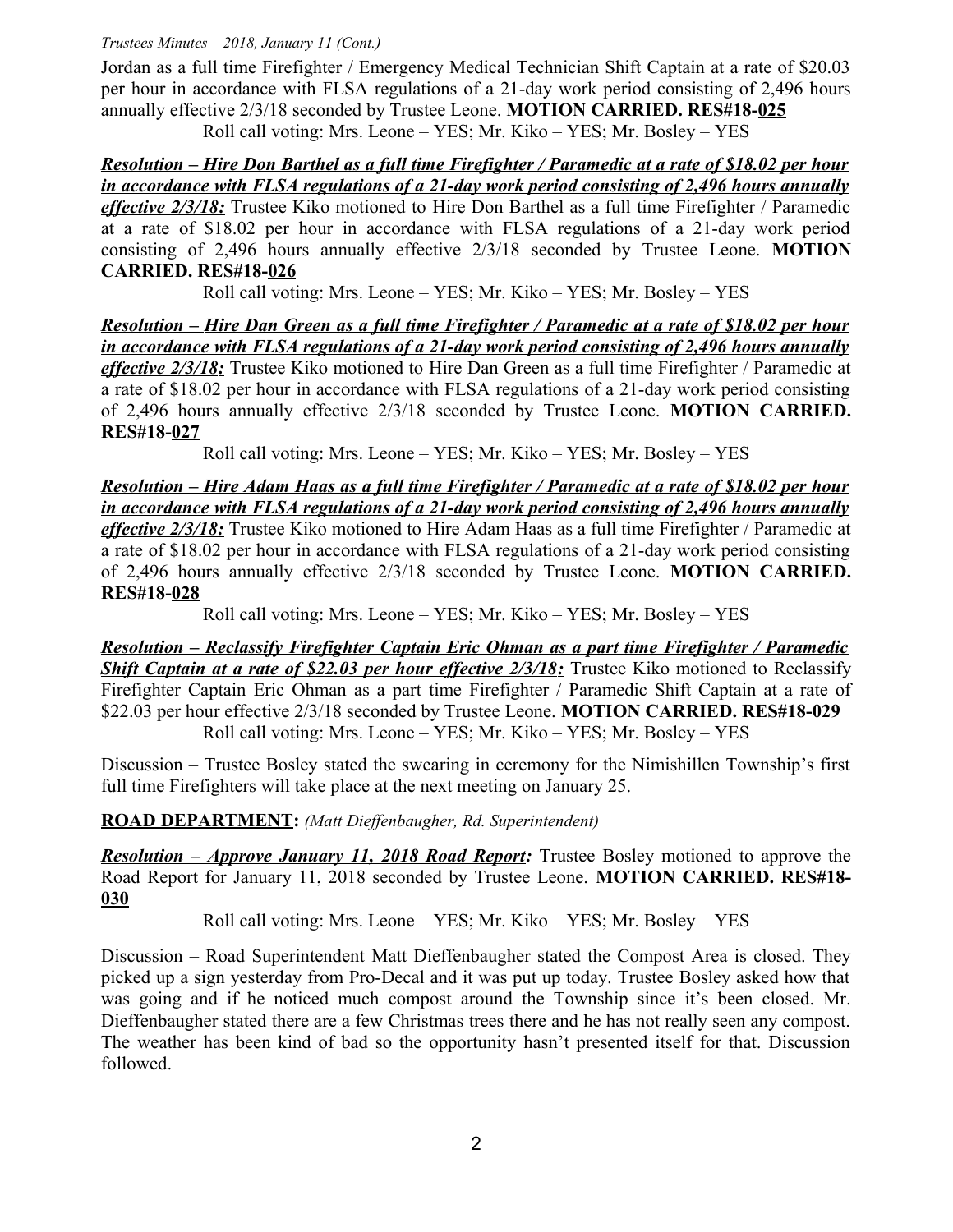Discussion – Trustee Bosley stated that he had this put on the Agenda for discussion. Trustee Bosley stated that it is time for GPS on Road Dept. Vehicles. Trustee Bosley stated that it is imperative to have on the vehicles to see how fast the snow plows are going, where they area t, and what they are doing. Trustee Bosley stated he feels totally in the blind and he doesn't know what's going on. Trustee Bosley explained that he received a complaint last year about a truck going 40 mph through a neighborhood. Trustee Bosley stated that GPS in the vehicles would settle all of this. They would know exactly what's going on. It's not something the Board has to approve tonight, he wanted to bring it up for discussion. Trustee Leone stated that it is a great idea. Trustee Kiko asked if Trustee Bosley if he's checked on the cost. Trustee Bosley stated they did last year but couldn't remember what it was. Trustee Bosley asked Mr. Dieffenbaugher his thoughts. Mr. Dieffenbaugher stated that he is on the fence and that he doesn't see a problem right now because he hasn't received any phone calls. Mr. Dieffenbaugher stated that it is a good tool and did some looking today and there are different apps and add-ons out there. Mr. Dieffenbaugher suggested when he attends the Winter Conference he could gather information Trustee Bosley also stated that he is very opposed to having the guys leave a job site and go back to shop to eat lunch. He thinks they should pack a lunch and eat at the job site.

### **ZONING DEPARTMENT:** *(Dale Riggenbach, Inspector)*

*Resolution – Approve January 11, 2018 Zoning Report:* Trustee Kiko motioned to approve the January 11, 2018 Zoning Report seconded by Trustee Leone. **MOTION CARRIED. RES#18-031** Roll call voting: Mrs. Leone – YES; Mr. Kiko – YES; Mr. Bosley – YES

*Resolution – Approve December 2017 Zoning Report for Stark County Auditor:* Trustee Kiko motioned to approve the December 2017 Zoning Report for Stark County seconded by Trustee Leone. **MOTION CARRIED. RES#18-032**

Roll call voting: Mrs. Leone – YES; Mr. Kiko – YES; Mr. Bosley – YES

Discussion – Zoning Inspector Dale Riggenbach updated the Board of the Prosecutor's Opinion  $\&$ Legal Procedures for towing vehicles. Mr. Riggenbach informed the Board that he will send them a copy via email. Mr. Riggenbach stated that he started reviewing and piecing it together and it explains what the Township should do step by step. Mr. Riggenbach stated that according to the Prosecutor's Opinion, the Trustees will need to have a resolution declaring vehicles 3 years or older apparently inoperable and extensively damaged so the Township can go through the procedures and tow it. Trustee Bosley asked Mr. Riggenbach is the vehicle is 3 years or older or it has been there for 3 years or more. Mr. Riggenbach stated if the vehicle model number is 3 years or older. This is what he Prosecutor's office is allowing us to do per Ohio Revised Code. After discussion, Trustee Bosley asked Mr. Riggenbach to contact the Prosecutor about the 3 years.

Discussion – Zoning Inspector Dale Riggenbach updated the Board on the Zoning Commission Work Sessions. Mr. Riggenbach stated he will have the changes from the Zoning Commission by next meeting for the Board to look over and review.

# **FISCAL OFFICER:** *(Brian Kandel)*

 *Resolution – Authorize the Fiscal Officer of Nimishillen Township to file requests with the Stark County Auditor for weekly Tax Advances of the February and July Real Estate Tax Settlement 2018 for the Maximum amount allowable by law of the current collection of taxes assessed and collected for and in behalf of Nimishillen Township:* Trustee Kiko motioned to Authorize the Fiscal Officer of Nimishillen Township to file requests with the Stark County Auditor for weekly Tax Advances of the February and July Real Estate Tax Settlement 2018 for the Maximum amount allowable by law of the current collection of taxes assessed and collected for and in behalf of Nimishillen Township seconded by Trustee Leone. **MOTION CARRIED. RES#18-033**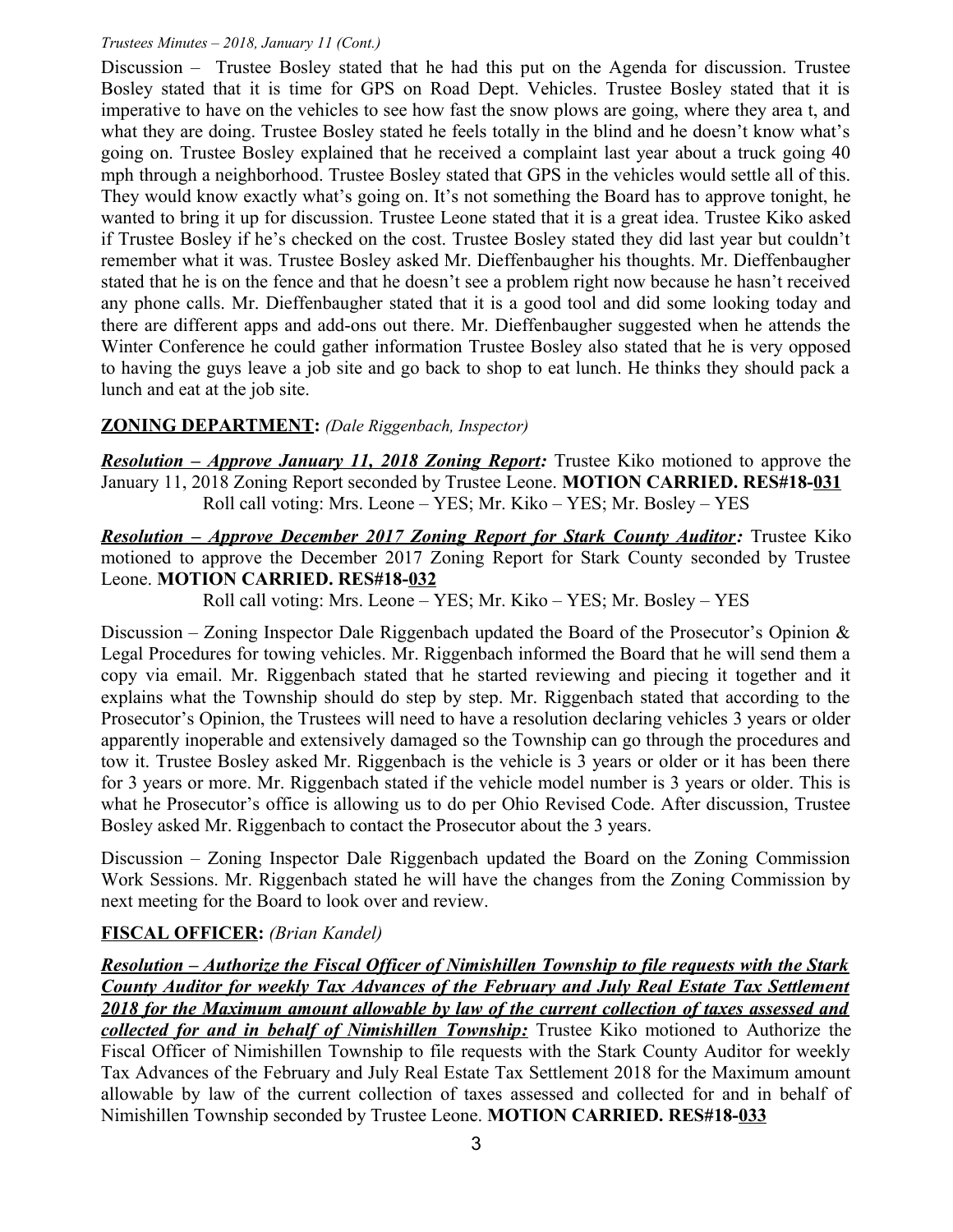#### Roll call voting: Mrs. Leone – YES; Mr. Kiko – YES; Mr. Bosley – YES

Discussion – Trustee Bosley informed the audience the Township has a new Assistant Fiscal Officer; her name is Sandy Smith. Trustee Bosley stated that Ms. Smith has revitalized the office, made things a lot better than they were, and she has redone a lot of the forms and checks. Trustee Bosley stated the he would like to publicly thank Sandy, she has done a good job and to keep up the good work.

### **CONCERNS OF CITIZENS:**

*Jim Morris of 4514 Eastland* stepped to the podium regarding:

- 2 Full Time Fire Chiefs
- GPS Systems
- 4641 Eastland Ave. Variance

Discussion – Mr. Morris asked the Board how the 2 full time Fire Chiefs will be divided between the 3 Fire Stations. Trustee Bosley stated that Chief Peterson is at training so he couldn't attend tonight, if he were here he would give you a complete answer on that and a lot of that will be answered at the next meeting when the actually implement all of that. Trustee Bosley stated that tonight was the formal, informal procedure of hiring them, the next meeting they will be swearing them in. Mr. Morris stated that he feels GPS Systems are needed. Mr. Morris asked Zoning Inspector Dale Riggenbach what the variance on Eastland is for. Mr. Riggenbach stated is for an Accessory Building in the front/side yard. If the owner wants to continue to have it there he has to apply for the variance. Mr. Morris asked if the owner filed after the complaint. Mr. Riggenbach stated yes, he's allowed to apply for the variance because of where it is located. If the Zoning Board turns him down that he's going to have to put it someplace else.

## *Kyle Erbrick of 6385 Peach* stepped to the podium regarding:

• Would like stop signs installed at Peach & Grapeland and Peach & Fruitland – concerned about the speeding traffic

Discussion – Mr. Erbrick informed the Board that since Peach has been paved, it is a racetrack and asked if stop signs can be put up. Trustee Bosley stated that it's not a bad idea, he doesn't think you can control something like that with stop signs legally. Trustee Bosley asked Mr. Dieffenbaugher to check to see if we can put a stop sign up alone there and asked Township Secretary Shelby Dieffenbaugher to add this topic to the next agenda. Discussion followed.

# *Reggie Stoltzfus of 13789 Telpahak, Minerva* stepped to the podium regarding:

• Running for State Representative for District 50

Discussion – Mr. Stoltzfus informed the Board that he will be running for State Representative for District 50. Mr. Stoltzfus stated he was born and raised in Stark County, he graduated from Lake High School and currently lives in Paris Township and serves as Paris Township Trustee. Mr. Stoltzfus explained his platform for running for State Representative is Strengthening Families. Trustee Bosley asked Mr. Stoltzfus if he will support fair redistricting. Mr. Stoltzfus stated that it needs to be fair. Discussion followed.

# *Kyle Fausnight of 6300 Apple St.* stepped to the podium regarding:

• Concerned about speeding traffic on Fruitland and Peach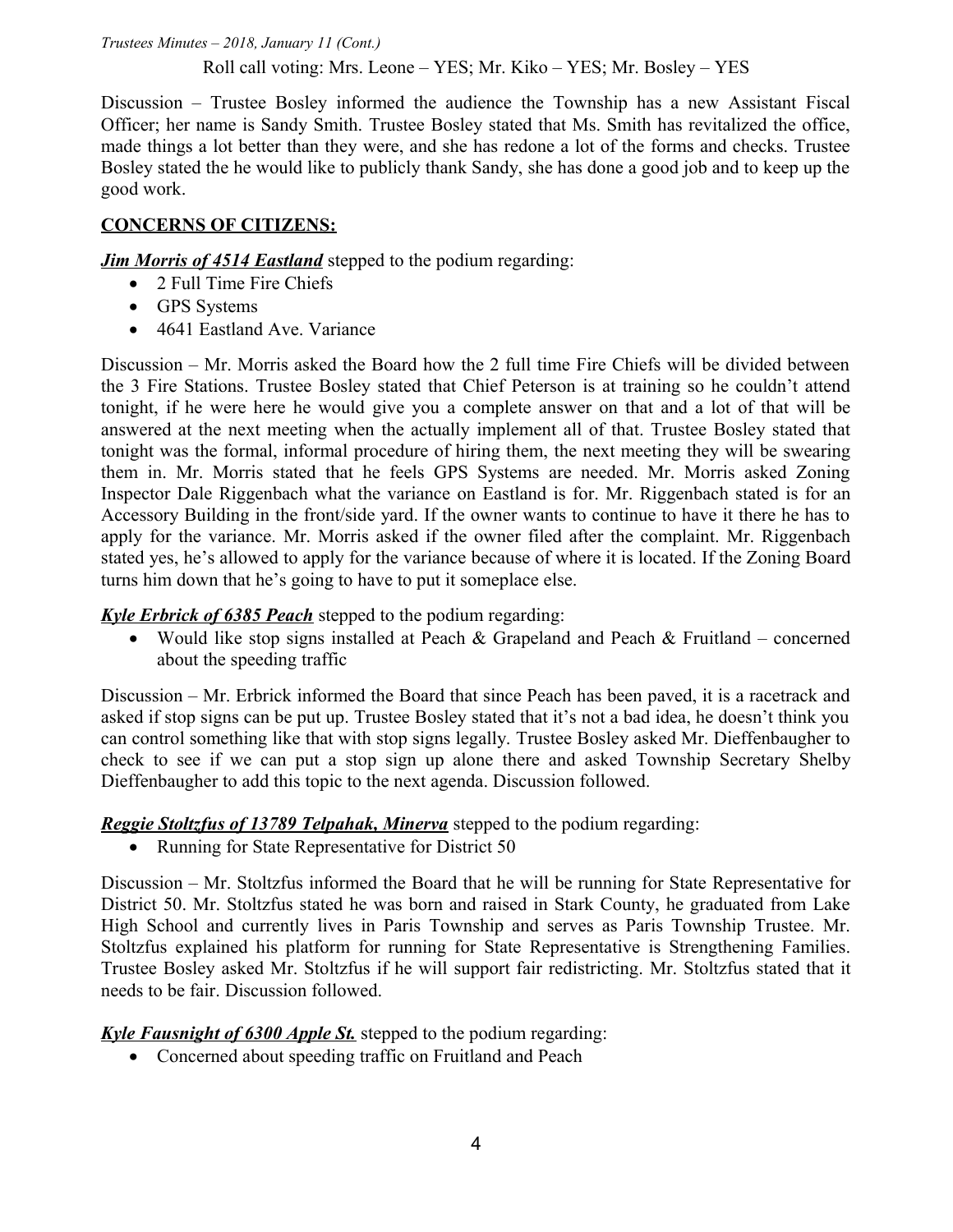Discussion – Mr. Fausnight informed the Board of his concerns about the speeding traffic on Fruitland and Peach. Mr. Fausnight agrees with his neighbor and would like to see the stop signs installed. Discussion followed.

#### *Donna Fuller of 5857 Rosedale* stepped to the podium regarding:

- Feels for the residents with the speeding traffic
- Concerned about speeding traffic in her neighborhood
- Road Dept. clocking in and out
- Concerned about snow covered roads
- Please to see the new Board

Discussion – Ms. Fuller expressed her concern for the other residents' concern of the speeding traffic. Ms. Fuller is also concerned about speeding traffic in her own neighborhood. Ms. Fuller suggested to the other residents to write down the license plate number and the time of day it occurs. Ms. Fuller asked the Board if the Road Dept. clocks in and out. Trustee Bosley stated they have a clock they use to clock in and out. Ms. Fuller expressed her concern about how snow covered the roads were and that they need to come out earlier.

*Ronald Salisbury of 4561 Eastland* stepped to the podium regarding:

- Glad to see fresh faces on the Board
- If you don't follow the rules, then there is chaos
- Concerned about plowing roads and the plows throwing the snow really high and hitting mailboxes
- Concerned about traffic at Eastland and Peach
- GPS Systems are needed

## **TRUSTEES:** *(George Kiko, Jennifer Leone, Todd Bosley)*

*Resolution – Enter into Executive Session:* Trustee Kiko motioned to enter into executive session from this regular meeting as authorized under O.R.C. 121.22(G)(1) Personnel Matters to consider appointment, employment, dismissal, promotion, demotion, or compensation of a public employee at 7:45 p.m. seconded by Trustee Leone. **MOTION CARRIED. RES#18-034**

Roll call voting: Mrs. Leone – YES; Mr. Kiko – YES; Mr. Bosley – YES

*Resolution – Return from Executive Session:* Trustee Kiko motioned to return from executive session at 8:17 p.m. and resume this regular meeting seconded by Trustee Leone. **MOTION CARRIED. RES#17-035**

Roll call voting: Mrs. Leone – YES; Mr. Kiko – YES; Mr. Bosley – YES

Discussion – Trustee Bosley stated the Board had a long discussion in Executive Session. Trustee Bosley stated that like he said at the beginning of the meeting there's going to be some uncomfortable changes and people may not understand at first. Trustee Bosley stated there will be a significant amount of changes that will benefit the Township. Trustee Bosley stated they have decided to remove Matt Dieffenbaugher as Road Superintendent. The Board agreed.

*Resolution – Remove Matt Dieffenbaugher as Road Superintendent:* Trustee Bosley motioned to remove Matt Dieffenbaugher as Road Superintendent seconded by Trustee Leone. **MOTION CARRIED. RES#17-036**

Roll call voting: Mrs. Leone – YES; Mr. Kiko – YES; Mr. Bosley – YES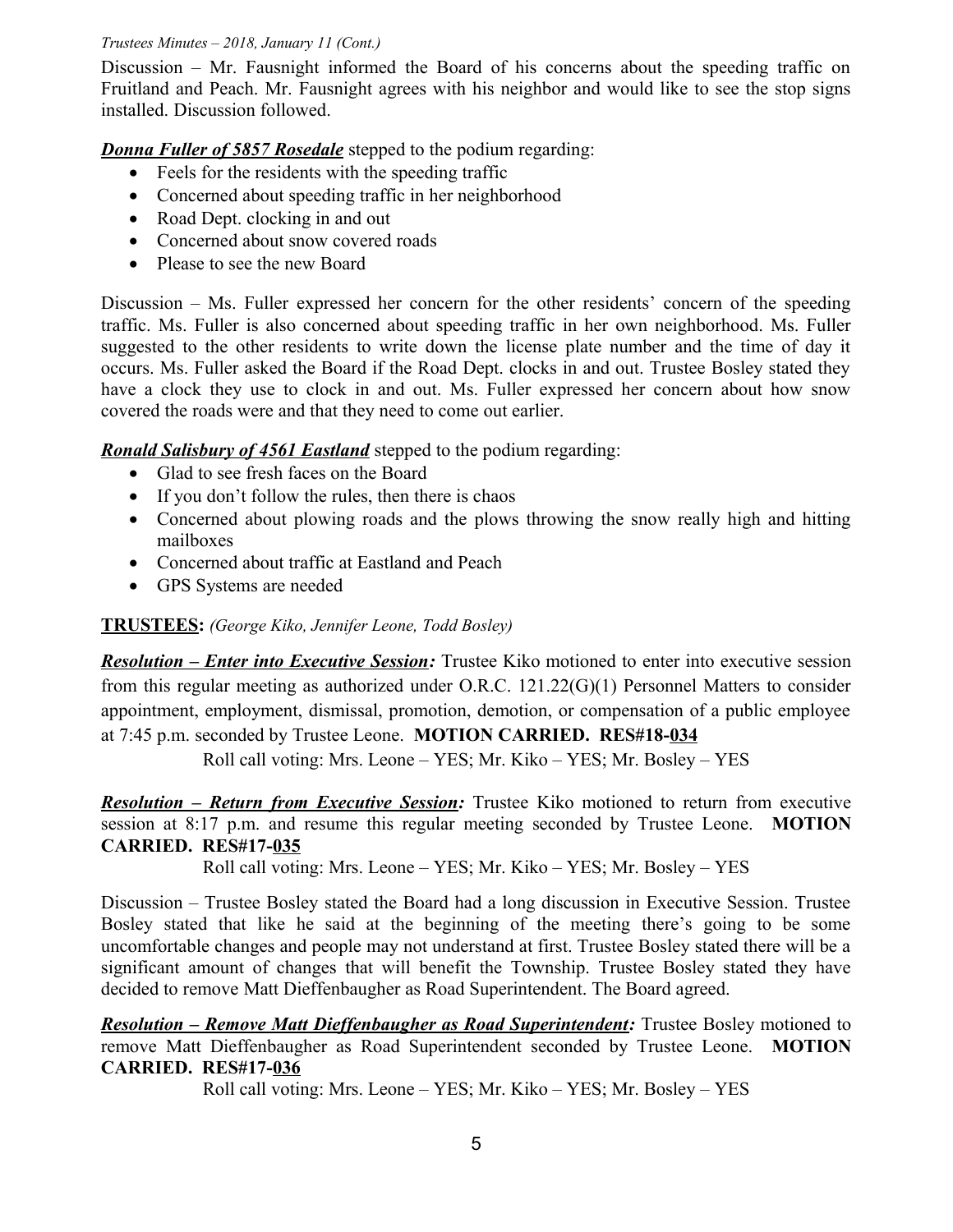Discussion – Trustee Bosley stated they will need to advertise for this on the website that was used in the past, Indeed.com. The Board held a discussion on when they want applications due by. The Board decided on a deadline of Friday, February 16, 2018.

Discussion – The Board decided to advertise for the BZA Alternate seat as well.

*Resolution – Advertise for Open Alternate Seat on BZA expiring 12/31/2020:* Trustee Bosley motioned to Advertise for open Alternate Seat on BZA expiring 12/31/2020 seconded by Trustee Kiko. **MOTION CARRIED. RES#17-037**

Roll call voting: Mrs. Leone – YES; Mr. Kiko – YES; Mr. Bosley – YES

Discussion – Trustee Bosley held a discussion with the Board whether or not to waive the 2018 yearly renewal fee of \$50 for Conditional Zoning Certificate for home businesses. Trustee Bosley stated that he has been opposed to this and believes that home businesses are where a lot of the complaints com from. Discussion was held on when the last time the fees were waived. Trustee Kiko asked how many home businesses are in the Township. Mr. Riggenbach stated that he will have to check because things have changed. After discussion, the Board decided to leave it be and not waive the fee.

Discussion – Trustee Bosley stated Township Office Hours are currently from 7:30 to 3:30 and he feels that is too early in the morning and not late enough in the afternoon. Trustee Bosley stated the Board doesn't have to decide tonight and asked that Trustee Kiko and Trustee Leone think about it for the next meeting. This discuss was tabled for the next meeting.

Discussion – Trustee Bosley stated that a lot of the residents have asked for the Township Newsletter. Trustee Bosley stated that this is a good informative and the cost isn't much for the education and the good it does for our residents. Trustee Leone asked if we had a list of emails for our residents and if we had their cell phone numbers too because we could possibly send out mass text alerts to our residents. Discussion followed. After discussion, the Board tabled this discuss for the next meeting.

 *Resolution – Approve Minutes for December 19, 2017 Special Meeting:* Trustee Kiko motioned to approve the written minutes for December 19, 2017 Special Meeting seconded by Trustee Leone. **MOTION CARRIED. RES#18-038**

Roll call voting: Mrs. Leone – YES; Mr. Kiko – YES; Mr. Bosley – YES

 *Resolution – Approve Minutes for December 28, 2017 Meeting:* Trustee Kiko motioned to approve the written minutes for December 28, 2017 Meeting seconded by Trustee Bosley. **MOTION CARRIED. RES#18-039**

Roll call voting: Mrs. Leone – YES; Mr. Kiko – YES; Mr. Bosley – YES

 *Resolution – Approve Minutes for January 2, 2018 Organizational Meeting:* Trustee Kiko motioned to approve the written minutes for January 2, 2018 Organizational Meeting seconded by Trustee Leone. **MOTION CARRIED. RES#18-040**

Roll call voting: Mrs. Leone – YES; Mr. Kiko – YES; Mr. Bosley – YES

*Resolution – Approve Minutes for January 2, 2018 Special Meeting:* **Trustee Kiko motioned to** approve the written minutes for January 2, 2018 Special Meeting seconded by Trustee Leone. **MOTION CARRIED. RES#18-041**

Roll call voting: Mrs. Leone – YES; Mr. Kiko – YES; Mr. Bosley – YES

*Resolution – Approve Purchase Orders, Financial Report and Pay Bills:* Trustee Kiko motioned to approve all purchase orders, financial report and pay bills in the amount of \$401,259.62 seconded by Trustee Leone. **MOTION CARRIED. RES#18-042**